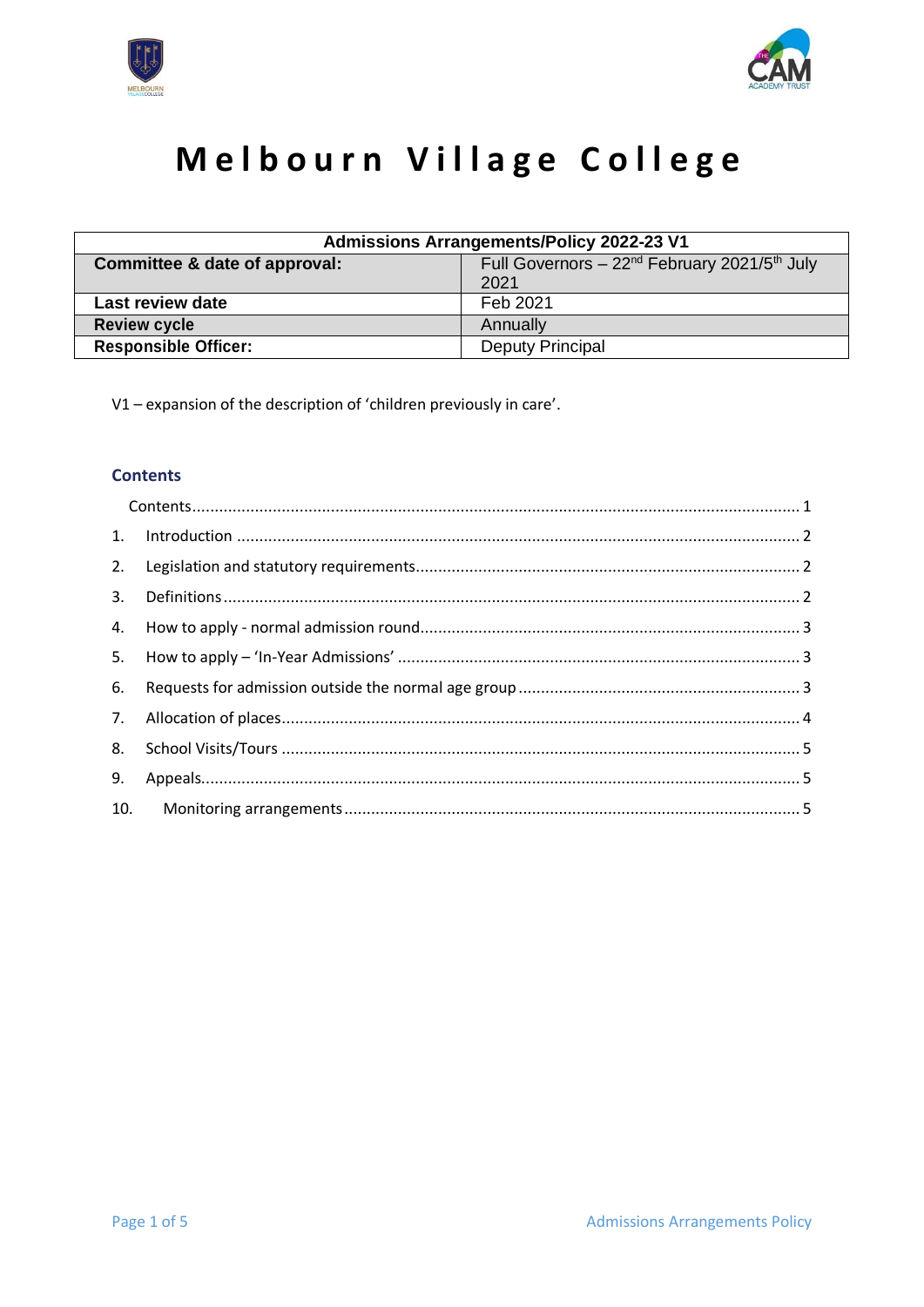



# <span id="page-1-0"></span>**1. Introduction**

Melbourn Village College is committed to comprehensive education for the whole of the local community and welcomes all applications. Pupils will be admitted without reference to ability or aptitude.

Melbourn Village College follows the Cambridgeshire Local Authority guidance on admissions and admissions are processed by the Local Authority. The current number of admission places for the school is 148 pupils per year group.

The school has a catchment area defined as the catchment areas of the following partner primary schools: Barrington, Fowlmere, Foxton, Harston and Newton, Hauxton, Melbourn, Meldreth and Thriplow. A map of catchment areas is available from the Local Authority website. Pupils from outside the catchment area are welcome to apply but will not receive free transport from the Local Authority.

# <span id="page-1-1"></span>**2. Legislation and statutory requirements**

This policy is based on the following advice from the Department for Education (DfE):

- [School Admissions Code](https://www.gov.uk/government/publications/school-admissions-code--2)
- [School Admission Appeals Code](https://www.gov.uk/government/publications/school-admissions-appeals-code)

As an academy, the school is required by its funding agreement to comply with these codes, and with the law relating to admissions as set out in the [School Standards and Framework Act 1998.](http://www.legislation.gov.uk/ukpga/1998/31/contents)

### <span id="page-1-2"></span>**3. Definitions**

The **normal admissions round** is the period during which parents can apply for state-funded school places at the school's normal point of entry, using the common application form provided by their home local authority.

**Children in Care** are children who, at the time of making an application to a school, are:

- In the care of a local authority, or
- Being provided with accommodation by a local authority in exercise of its social services functions

**Children Previously in Care** are children who were in the care of a local authority in England, but ceased to be so because they:

- Were adopted under the Adoption Act 1976 or the Adoption and Children Act 2002, or
- Became subject to a child arrangements order, or
- Became subject to a special guardianship order

This also includes children who appear to the Admission Authority to have been in state care (i.e. in the care of or accommodated by a public authority, religious organisation or any other provider whose sole/main purpose is to benefit society) **outside of England** but ceased to be so as a result of being adopted only.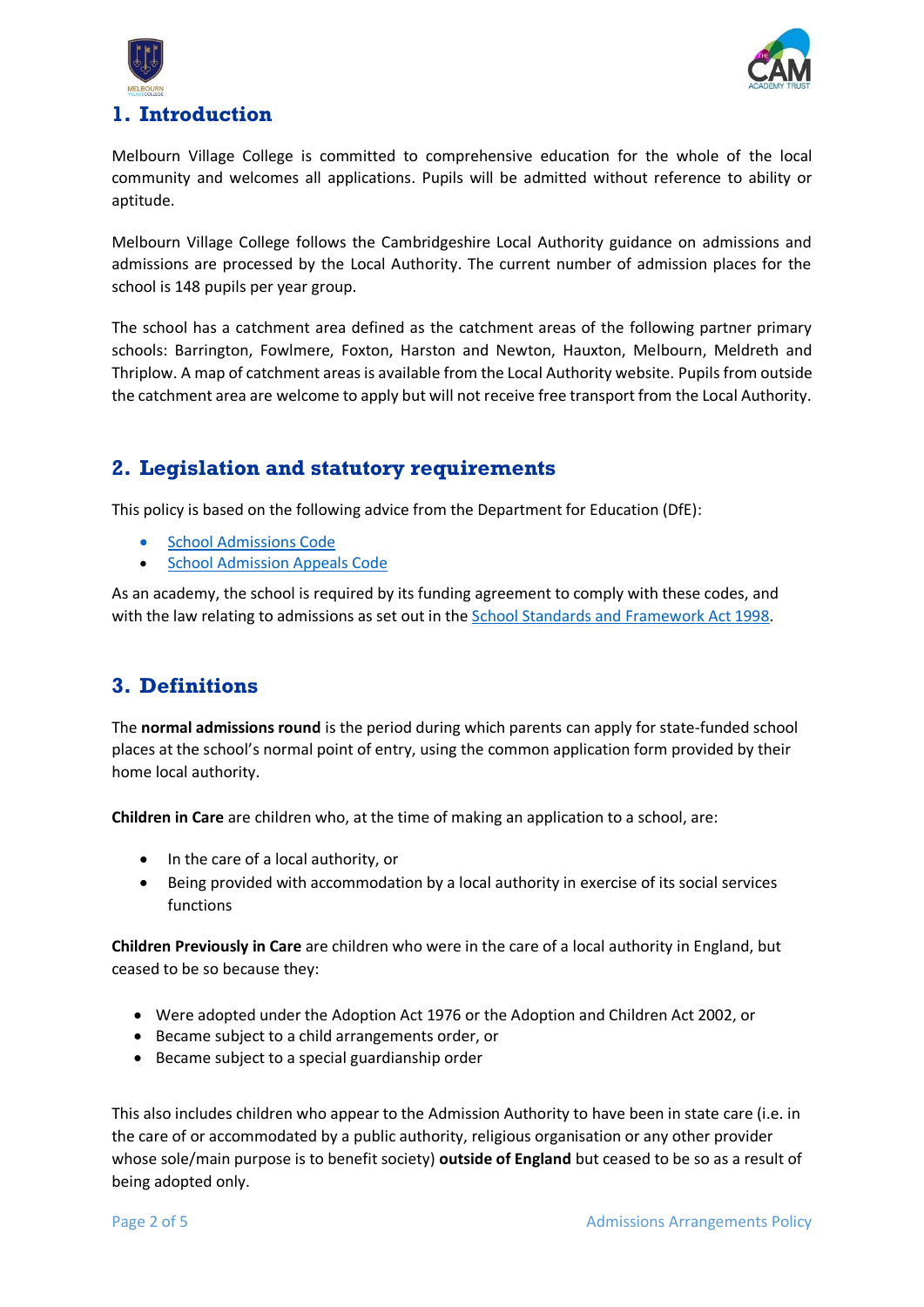



**Home address** is the address of the adult with parental responsibility with whom the child normally lives and which applies at the time of application. Applications based on future addresses can only be considered up to 6 teaching weeks before the child is expected to take up the place and upon confirmation of a minimum of six-month tenancy agreement or exchange of contracts

**Sibling** is another child attending Melbourn Village College, living in the same family home, at the time of application.

### <span id="page-2-0"></span>**4. How to apply - normal admission round**

The application process for admissions into year 7 is co-ordinated by Cambridgeshire Local Authority (LA), which acts on behalf of the governing body to offer places at the school. Parents who live in Cambridgeshire should apply online at [www.cambridgeshire.gov.uk/admissions](http://www.cambridgeshire.gov.uk/admissions) or submit a Cambridgeshire Application Form, available from their child's primary school or from the LA Admissions team, no later than the LA deadline at the end of October in order to be included in the first round of allocations.

Parents who live outside Cambridgeshire need to apply for a place at Melbourn Village College via their own Local Authority. These applications will then be passed to Cambridgeshire and processed alongside their applications. Parents who live in Hertfordshire can access the following site: [https://www.hertfordshire.gov.uk/services/schools-and-education/school-admissions/school](https://www.hertfordshire.gov.uk/services/schools-and-education/school-admissions/school-admissions-and-transport.aspx)[admissions-and-transport.aspx.](https://www.hertfordshire.gov.uk/services/schools-and-education/school-admissions/school-admissions-and-transport.aspx)

Offer letters will be issued by the LA on the National Offer Date (1st March or first working day after). Late applications (those submitted after the end of October) will be dealt with by the Admissions team at a later date.

For further information and specific dates, please refer to the full scheme for secondary co-ordination, available from the Cambridgeshire LA Admissions Team: 0345 045 1370, or from the website: [www.cambridgeshire.gov.uk/admissions](http://www.cambridgeshire.gov.uk/admissions) 

All parents are advised to read the 'Next Steps' Local Authority booklet for parents on secondary admissions.

### <span id="page-2-1"></span>**5. How to apply – 'In-Year Admissions'**

For applications for places in years 8, 9, 10 and 11 at any time of the year, or for year 7 after September, a Local Authority 'in-year' application form must be completed and returned to the Local Authority Admissions team. See websit[e www.cambridgeshire.gov.uk/admissions](http://www.cambridgeshire.gov.uk/admissions) . This process is the same, regardless of whether parents live in Cambridgeshire or not.

### <span id="page-2-2"></span>**6. Requests for admission outside the normal age group**

Parents are entitled to request a place for their child outside of their normal age group. Decisions on requests for admission outside the normal age group will be made on the basis of the circumstances of each case and in the best interests of the child concerned. In accordance with the School Admissions Code, this will include taking account of: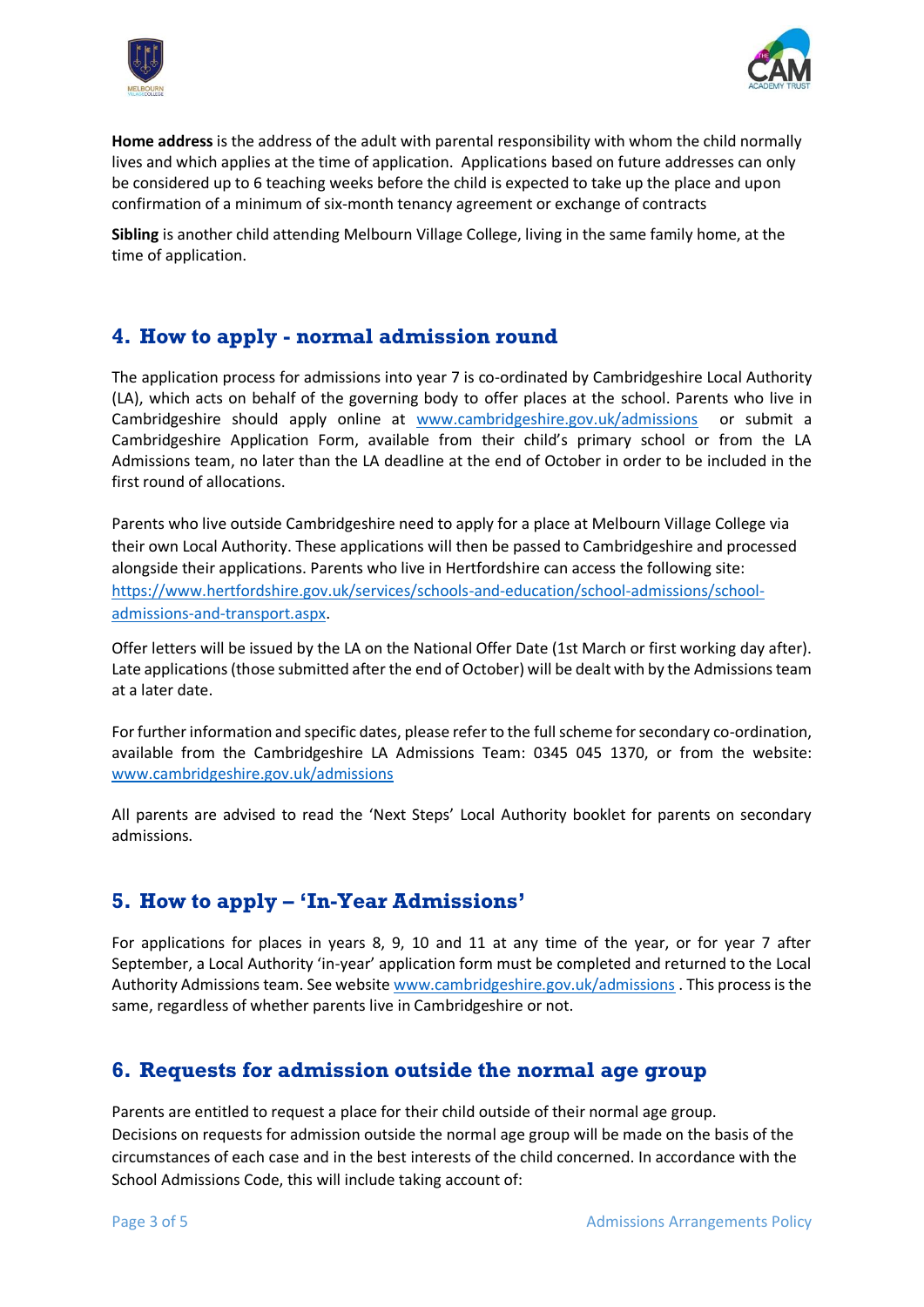



- Parents' views
- Information about the child's academic, social and emotional development
- Where relevant, their medical history and the views of a medical professional
- Whether they have previously been educated out of their normal age group
- Whether they may naturally have fallen into a lower age group if it were not for being born prematurely
- The Principal's views

Wherever possible, requests for admission outside a child's normal age group will be processed as part of the main admissions round. They will be considered on the basis of the admission arrangements laid out in this policy, including the oversubscription criteria listed in section 7. Applications will not be treated as a lower priority if parents have made a request for a child to be admitted outside the normal age group.

Parents will always be informed of the reasons for any decision on the year group a child should be admitted to. Parents do not have a right to appeal if they are offered a place at the school, but it is not in their preferred age group.

# <span id="page-3-0"></span>**7. Allocation of places**

#### **Admission number**

The school has an agreed admission number of 148 pupils for entry in year 7.

#### **Oversubscription criteria**

All children whose statement of special educational needs (SEN) or education, health and care (EHC) plan names the school will be admitted before any other places are allocated.

In the event that the school receives more applications than the number of places it has available, places will be given to those children who meet any of the criteria set out below, in order until all places are filled.

- *1.* Highest priority will be given to children in care and all children previously in care (see point 3 above) who apply for a place at the school;
- 2. Children who live (ie whose home address is) in the catchment area and attend a partner primary school (Barrington, Fowlmere, Foxton, Harston and Newton, Hauxton, Melbourn, Meldreth and Thriplow) and who have a sibling at the school at the time of admission;
- 3. Children who live in the catchment area and who have a sibling at the school at the time of admission;
- 4. Children who live in the catchment area who attend the primary schools within it;
- 5. Children who live in the catchment area;
- 6. Children who live outside the catchment area, who attend primary schools within it and who have a sibling at the school at the time of admission;
- 7. Children who live outside the catchment area who have a sibling at the school at the time of admission;
- 8. Children who live outside the catchment area who attend the primary schools within the catchment area;
- 9. Children who live outside the catchment area, but nearest the school as measured by the straight-line distance.